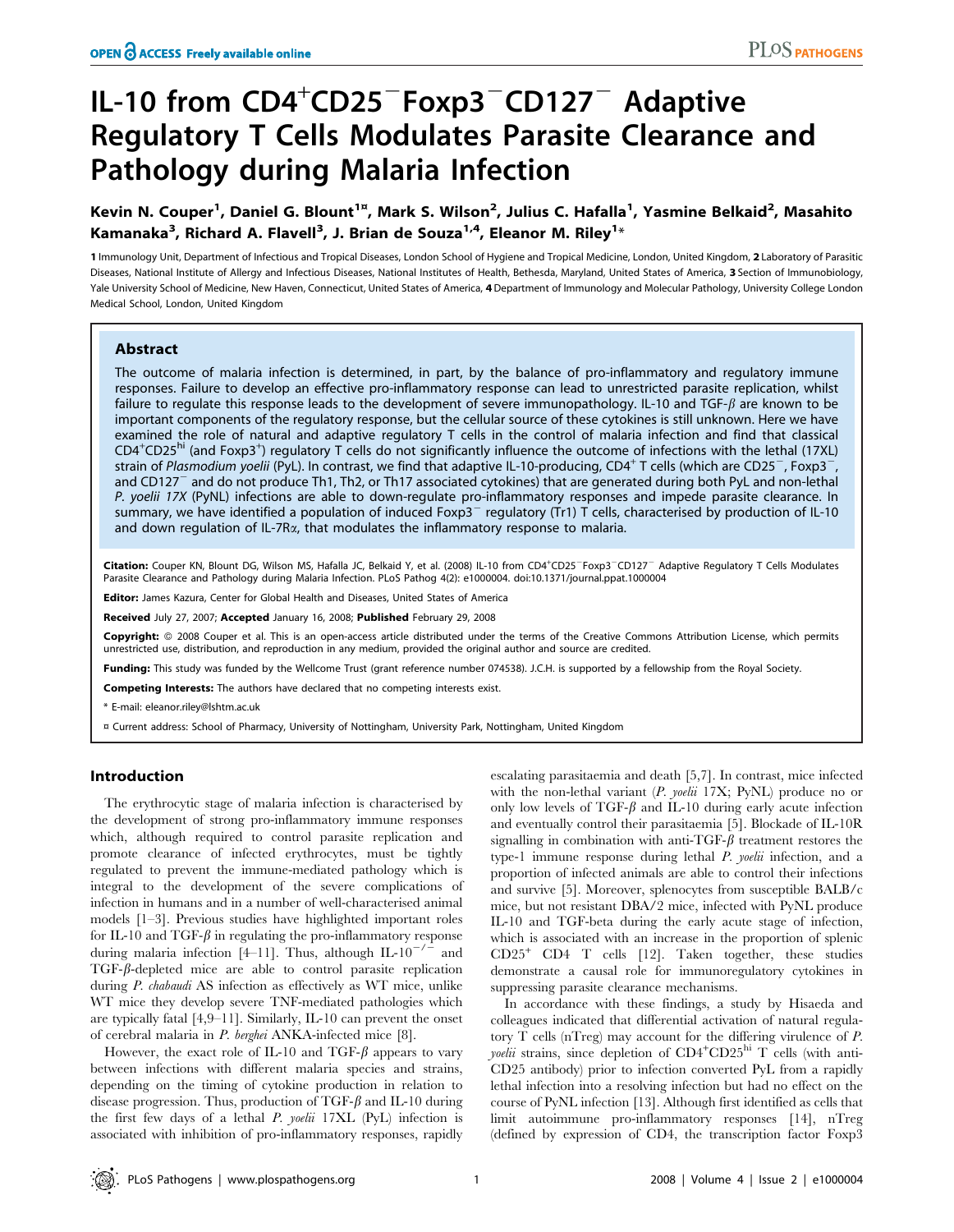## Author Summary

Much of the pathology of malaria infection is due to an excessive inflammatory response to the parasite. The regulatory cytokine IL-10 is known to control inflammation during malaria infections and thus protect against immunopathology, but, in so doing, it reduces the effectiveness of other immune mechanisms which remove the parasites. In order to try to dissociate these two effects of IL-10, to allow simultaneous control of infection and avoidance of pathology, we need a better understanding of the processes leading to IL-10 production, the timing of its production, and the cells that produce it. In this study we have found that the major source of IL-10 during malaria (Plasmodium yoelii) infection is adaptive regulatory CD4<sup>+</sup> T cells. This population is distinct from natural regulatory T cells and classical effector T cells. IL-10 derived from these adaptive  $CD4^+$  T cells prevents hepatic immunopathology but also suppresses the effector T cell response, preventing parasite clearance. Further work is now required to determine how these two key cell types (anti-parasitic effector T cells and IL-10-producing regulatory T cells) are induced, so that vaccines can be designed that will induce optimal numbers of each cell type at appropriate stages of the infection.

and high levels of CD25) have since been shown to regulate the immune response in a number infections including *Leishmania spp* infections, *Mycobacterium tuberculosis* and helminth infections [15– 18], mediating their effects either via direct cell contact or by release of cytokines. However, it is now becoming apparent that both adaptive  $(F\alpha p3^{-})$  regulatory T cell populations and classical T-bet expressing Th1 cells also play crucial immunoregulatory roles during infection and mediate their effects through secretion of IL-10 [19–21].

In this study we have examined the generation and function of both nTreg and adaptive IL-10-secreting T cells during malaria infection. We observe equivalent expansion of natural Foxp3<sup>+</sup> regulatory T cells during both lethal and non-lethal P. yoelii infections but, using either anti-CD25 treatment or adoptive transfer of purified  $CD25<sup>hi</sup>/Foxp3<sup>+</sup> nTreg$  or  $CD25<sup>-</sup>/Foxp3$ non-Treg T cell populations, we find no role for nTreg during PyL infection. Conversely, we demonstrate that populations of adaptive regulatory CD4+ T cells, that are  $CD25^-$ ,  $F\alpha p3$ <sup>-</sup> and  $CD127^$ and which do not make IFN- $\gamma$ , IL-4 or IL-17, develop during both PyL and PyNL infections. These cells inhibit parasite clearance but, importantly, also prevent the development of pathology via production of IL-10. These data are consistent with the notion that whilst endogenous populations of nTreg may be sufficient to prevent immune-mediated pathology during chronic infections which induce rather modest inflammatory responses, such as avirulent leishmania, tuberculosis or helminth infections, rapid induction of distinct populations of adaptive/Th1 CD4+ T cells producing IL-10 may be required to counter the powerful inflammatory signals provided by virulent, rapidly replicating pathogens.

#### Results

#### Course of infection with PyL and PyNL in C57BL/6 mice

In accordance with previous observations [5,22], infection of C57BL/6 mice with  $10^4$  *P. yoelii* 17XL (PyL) parasites was associated with a rapid onset of fulminant parasitaemia (approaching 100% by day 7 pi) that was universally fatal (Figure 1A, B). In



Figure 1. Course of infection of lethal (PyL) and non-lethal (PyNL) P. yoelii in C57BL/6 mice. C57BL/6 mice were infected i.v. with  $10^4$  P. yoelii 17XL (PyL) or P. yoelii 17X (PyNL) parasites. The course of each infection was followed by monitoring (A) parasitaemia, (B) survival and(C) anaemia. 4–5 mice per group. Results are representative of 4 separate experiments.  $* =$  significant differences (p $<$ 0.05) between PyL and PyNL.

doi:10.1371/journal.ppat.1000004.g001

contrast, infection with  $10^4$  P. yoelii 17X (NL) (PyNL) parasites led to a more gradual increase in parasitaemia with peak parasitaemia of approx. 30% on day 14 pi, before the infection eventually resolved. Significant differences in malaria-induced anaemia were also evident between lethal and non-lethal infections, with more rapid onset and increased severity of anaemia occurring in PyLinfected mice compared with PyNL-infected mice (Figure 1C).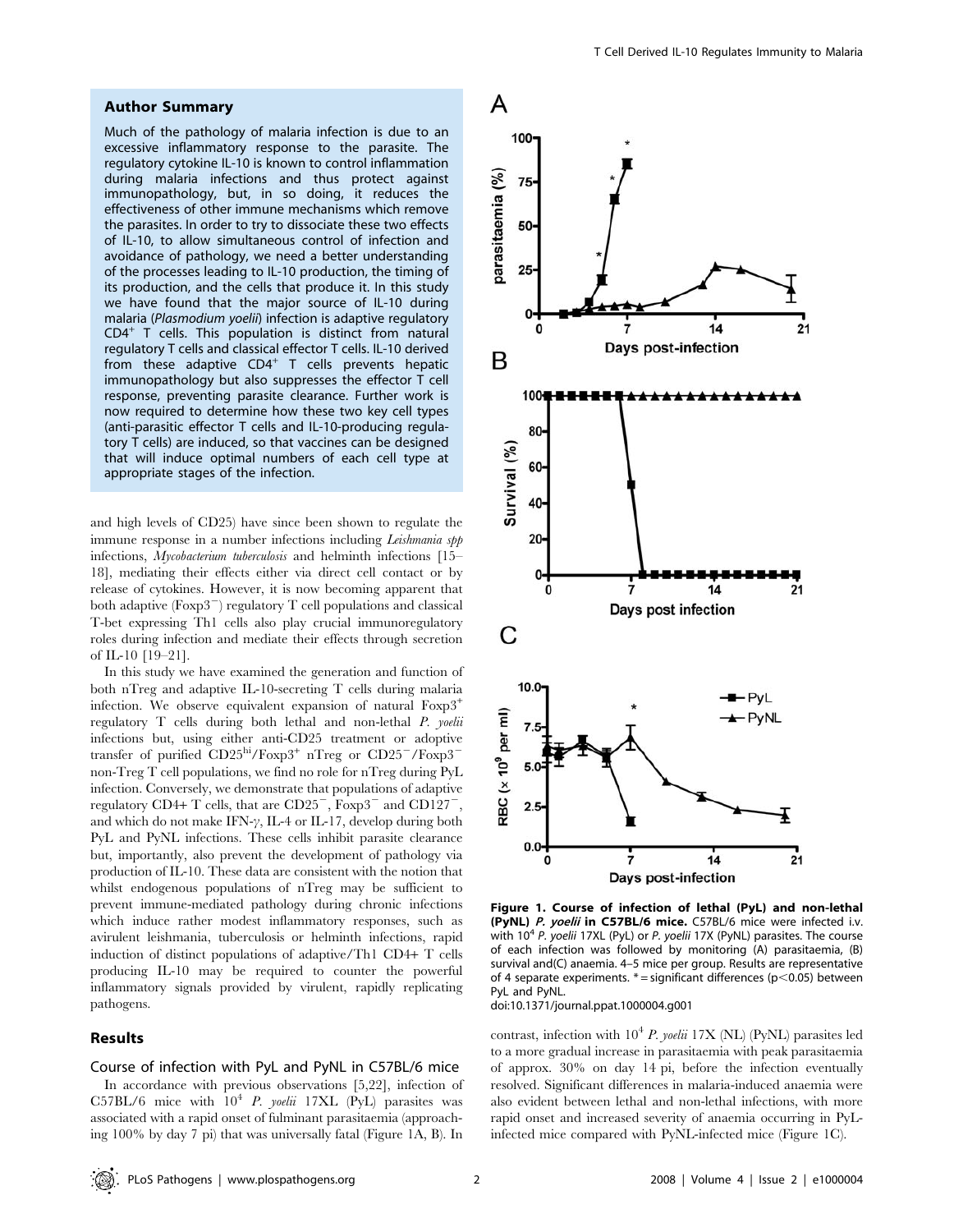

Figure 2. Expansion and activation of natural Foxp3<sup>+</sup> regulatory T cell populations during PyL and PyNL infections. Numbers and activation status of Foxp3+ regulatory T cells were determined on various days post-infection with PyL or PyNL in (A–D) WT mice or (E–F) Foxp3-GFP transgenic mice. (A) Representative dot plot of intracellular staining in CD4+ T cells. On selected days post-infection with PyL or PYNL, splenic CD4<sup>+</sup> lymphocytes were analysed for (B) numbers of Foxp3<sup>+</sup> cells,(C) intensity (MFI) of Foxp3 staining and (D) ratio of Foxp3<sup>+</sup> to Foxp3<sup>-</sup> cells. (E) Representative dot plots showing GFP (Foxp3) expression in CD4+ splenocytes from 7 day PyL and PyNL-infected animals and uninfected controls. (F) Numbers of splenic GFP<sup>+</sup> (Foxp3<sup>+</sup>) CD4<sup>+</sup> regulatory T cells on day 5 post infection. 3–5 mice per group. Results are representative of 3 independent experiments. Symbols represent significant differences (p<0.05) between groups: # PyL vs PyNL; \* PyL vs uninfected; ~ PyNL vs uninfected. doi:10.1371/journal.ppat.1000004.g002

## Similar expansion and activation of  $CD4+Foxp3+$ regulatory T cells during PyL and PyNL infection

We have previously reported that simultaneous neutralisation of TGF- $\beta$  and blockade of IL-10 signalling allows a proportion of PyL-infected mice to resolve their infections and survive [5], suggesting that active immune regulation/immune suppression occurs during PyL infection that inhibits optimal parasite control. In agreement with these observations, Kobayashi et al [7] have reported that IL-10 is produced very early during PyL (but not during PyNL) infection and Perry et al [23] have reported a switch from IL-12 (at day 3 pi) to IL-10 (at day 17 pi) production by splenic dendritic cells during the course of a non-lethal Py infection. These data are consistent with the hypothesis that protective pro-inflammatory responses develop during the acute phase of PyNL infection that limit parasite numbers, whereas an early anti-inflammatory cytokine response during the acute phase of PyL infection inhibits the development of protective immune responses. As CD4<sup>+</sup> CD25<sup>+</sup> regulatory T cells (nTreg) have been reported to regulate immunity in a number of auto-immune and infectious diseases [14–18] and can exert their regulatory role through secretion of IL-10 and/or TGF- $\beta$  we investigated, using intracellular staining for Foxp3 as well as transgenic Foxp3-GFP reporter mice [24], whether nTreg activation is correlated with the virulence of PyL infection.

CD4<sup>+</sup> splenic lymphocytes from uninfected (control) mice, or from PyL- or PyNL- infected mice, were analysed for intracellular Foxp3 expression (Figure 2A) and the numbers of

CD4<sup>+</sup> Foxp3<sup>+</sup> cells, the expression levels of Foxp3 and the ratios of CD4<sup>+</sup>Foxp3<sup>+</sup> (nTReg) to CD4<sup>+</sup>Foxp3<sup>-</sup> (non-regulatory T cells) were assessed over the first 7 days pi (Figure 2B–D). In accordance with previous observations [25] a significant increase in the numbers of splenic CD4+Foxp3+ nTreg was observed during the first 5 days of PyL infection (Figure 2B) and this was accompanied by increased levels (MFI) of Foxp3 expression (Figure 2C) and a transient increase (on day 3pi) in the nTreg/non-Treg ratio (Figure 2D). However, almost identical changes in nTreg numbers and Foxp3 expression levels were observed in mice infected with PyNL, and there were no significant differences in any nTreg parameter between PyL-infected and PyNL-infected mice at any time up to 7 days pi, after which the PyL-infected mice succumbed to their infections.

Similar results were obtained with Foxp3-GFP reporter mice [24]. Importantly, the course of PyL and PyNL infections were equivalent in Foxp3-GFP mice and C57BL/6 mice (data not shown). A representative plot showing Foxp3-GFP expression in infected and uninfected mice is shown in Figure 2E. Numbers of CD4<sup>+</sup> GFP<sup>+</sup> cells were significantly increased in the spleen on 5 day pi (Figure 2F) and on day 7 pi (data not shown) but did not differ significantly between PyL-infected and PyNL-infected mice. Finally, no significant differences were observed in expression of Foxp3 mRNA in  $CD4^+$  T cells purified from spleens of PyL and PyNL-infected mice on days 1, 3, 5 and 7 pi (data not shown).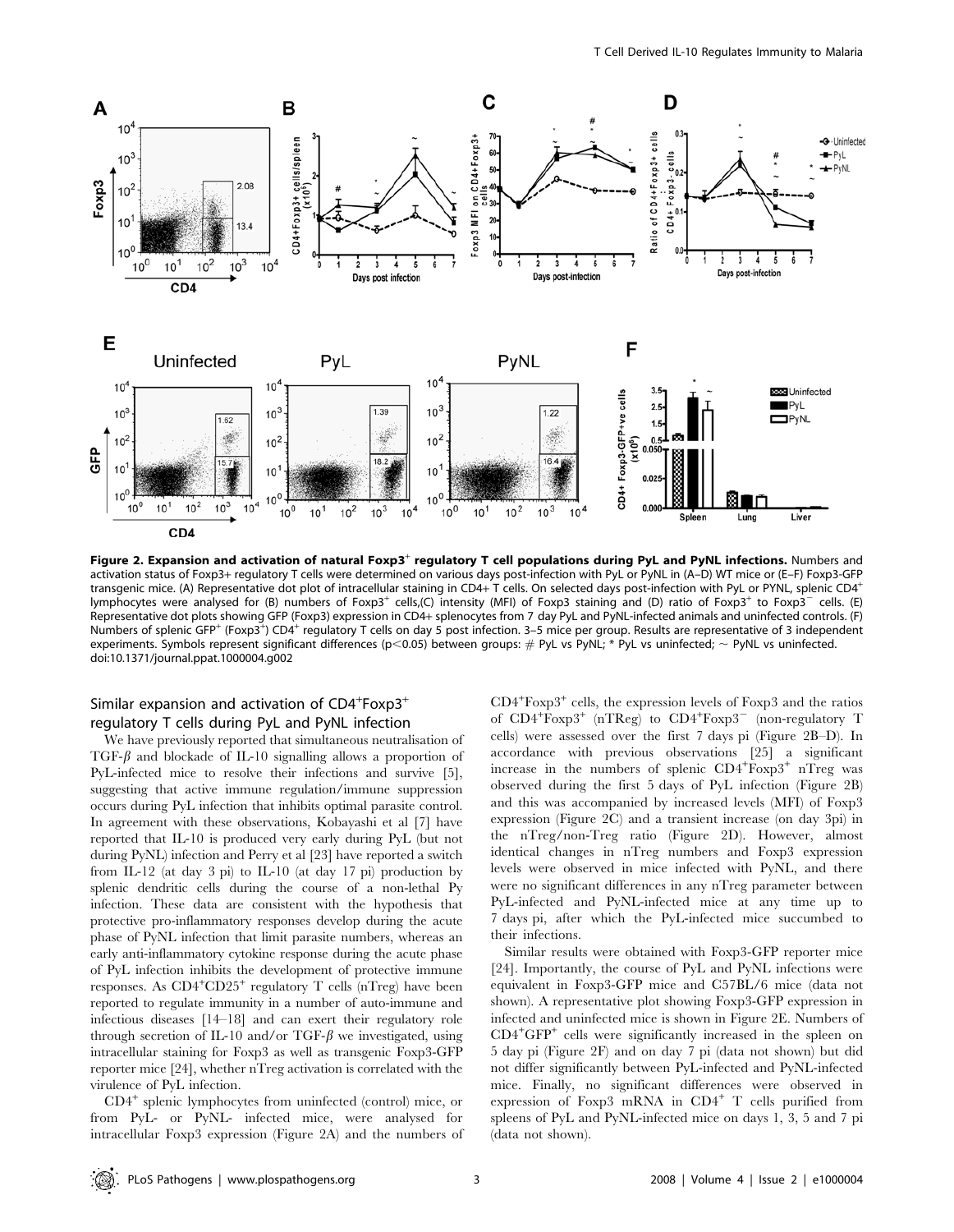

Figure 3. Natural Treg do not significantly contribute to the virulence of PyL infection. (A-C) Mice were given either a single dose of 0.75 mg 7D4 (IgM clone) or 0.25 mg 7D4 combined with 0.75 mg PC61 (IgG1 clone) on 3 days prior to infection with 10<sup>4</sup> PyL pRBC. The effect of anti-CD25 treatment on the course of PyL infection was examined in (A–C) C57BL/6 mice by following (A) parasitaemia, (B) anaemia and (C) weight loss. Groups consisted of 3–5 mice and data are representative of 2 independent experiments. Symbols represent significant differences ( $p$ <0.05) between groups: (A–D) # 7D4 vs 7D4/PC61; \* 7D4 vs PBS; ~ 7D4/PC61 vs PBS; (G–H) # 7D4 vs 7D4/PC61; \* 7D4 vs 7D4×3; ~ 7D4 vs PBS; + 7D4/PC61 vs<br>7D4×3; Ф 7D4/PC61 vs PBS; ⊿ 7D4×3 vs PBS. (D–F) Naive CD4\*CD25¯ (non-Treg) and CD4\*CD25 sorting and adoptively transferred alone or at a 10:1 ratio (non Treg:Treg) into RAG-1<sup>-/-</sup> mice prior to infection with PyL parasites. (D) shows the purity of sorted CD4<sup>+</sup>CD25<sup>-</sup> and CD4<sup>+</sup>CD25<sup>hi</sup> populations prior to adoptive transfer and the relative expression of Foxp3 within the purified populations. The affect of adoptive transfer on the course of infection was determined by monitoring (E) parasitaemia and (F) survival for the duration of the experiment. Groups consisted of 5 mice and the results are representative of 2 independent experiments. Symbols represent significant differences (p<0.05) between groups: # CD25<sup>-</sup> vs CD25<sup>+</sup>; \* CD25<sup>-</sup> vs CD25<sup>-</sup>/ CD25<sup>+</sup>; ~ CD25<sup>-</sup> vs control; + CD25<sup>+</sup> vs CD25<sup>-</sup>/ CD25<sup>+</sup>; Ф CD25<sup>+</sup> vs control;  $\triangle$  CD25<sup>-</sup>/ CD25<sup>+</sup> vs control. doi:10.1371/journal.ppat.1000004.g003

## Neither CD25 $^{\text{hi}}$  nor Foxp3<sup>+</sup> endogenous regulatory CD4<sup>+</sup> T cells contribute to the virulence of lethal P. yoelii infection

The similarity of the nTreg response during PyL and PyNL infections suggested that, in our hands, suppression of effector cell responses by nTreg was unlikely to explain the highly virulent nature of PyL infections. However, to formally test the role of nTreg, mice were treated with a cocktail of anti-CD25 antibodies (previously shown to give optimal depletion of CD4<sup>+</sup>CD25<sup>hi</sup>-Foxp3<sup>+</sup> cells; 25) 3 days prior to infection with PyL (Figure 3). As previously reported [25], the 7D4 (IgM, anti-CD25) antibody substantially reduced the proportion of splenic CD25<sup>+</sup> CD4 cells within 3 days (i.e day of infection) but  $CD25<sup>+</sup>$  cells recovered to normal levels by day 4 pi (results not shown) and 7D4 treatment had no significant effect on the frequency of CD4<sup>+</sup>Foxp3<sup>+</sup>ve cells

(results not shown). In contrast, PC61 (IgG anti-CD25) given in combination with 7D4 induced an approximately 50% reduction in the frequency of both  $CD25<sup>+</sup>$  and  $F\exp 3<sup>+</sup>$  cells that was sustained throughout the 7 day infection period [25]. Nonetheless, neither 7D4 treatment nor combined 7D4+PC61 treatment significantly altered the course of parasitaemia, anaemia or survival of PyL infection in C57BL/6 mice (Figure 3A–C). As these observations contradict those of a similar published study [13] we considered whether some effect of natural T reg might be being masked by the rapidly ascending parasitaemia and early mortality associated with infection with  $10^4$  PyL parasites. We therefore repeated the anti-CD25 antibody treatment in C57BL/6 mice infected with either a 10 fold lower dose of PyL parasites  $(10^3)$ PyL) or with  $10^4$  PyNL parasites. However, anti-CD25 antibody treatment did not alter the outcome of either of these infections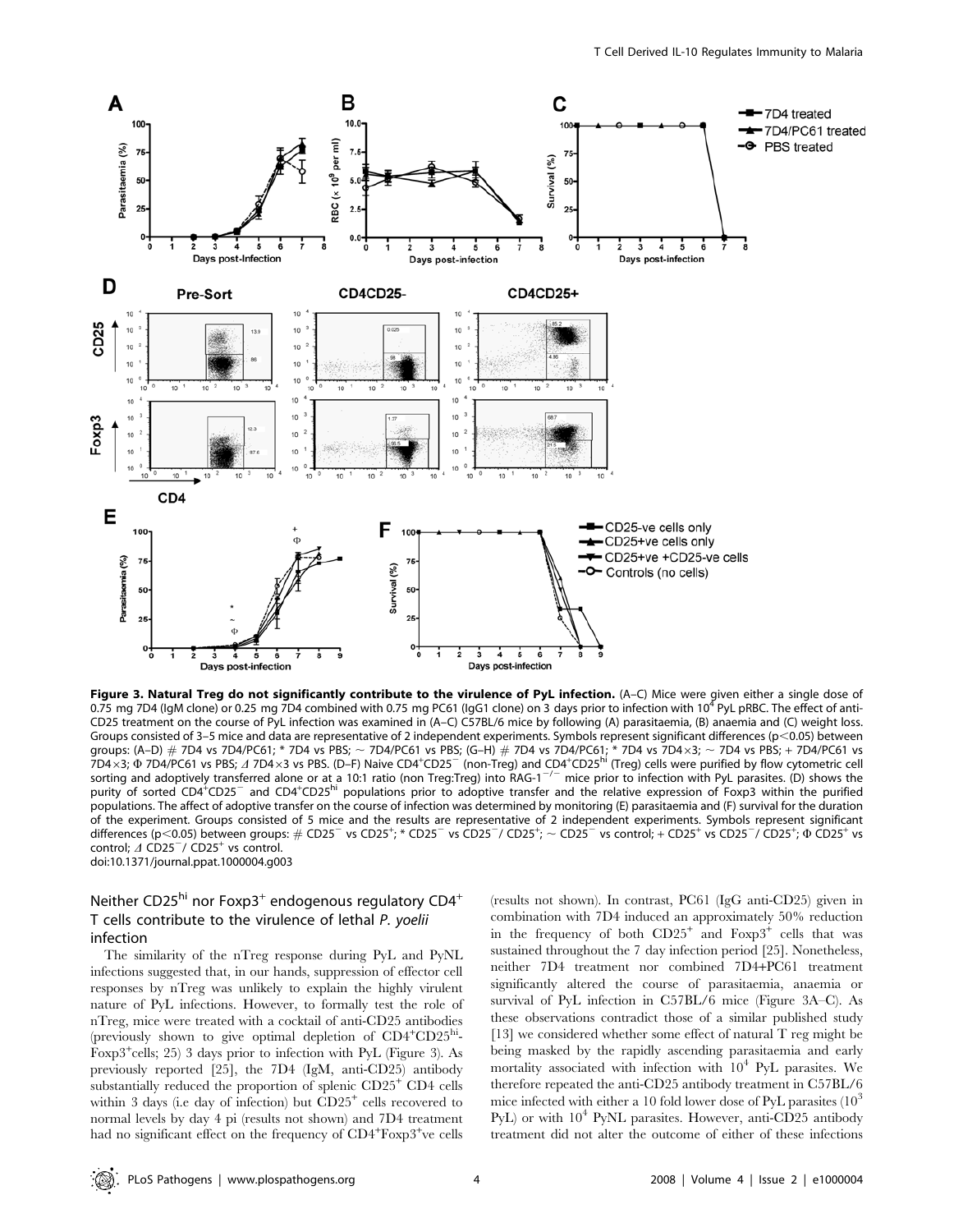(Figures S1 and S2) suggesting that natural T reg cells do not markedly influence *P. yoelii* infections in C57/BL6 mice.

It has been reported that regulatory T cell responses are more effective at limiting pro-inflammatory responses in BALB/c mice than in C57BL/6 mice [26]. Therefore, to determine whether mouse strain influences the outcome of anti-CD25 treatment during PyL infection, we repeated the CD25-depletion experiments in BALB/c mice and compared our depletion strategies (single dose of 7D4 or 7D4+PC61 given 3 days prior to infection) with a strategy previously shown to affect PyL infection [13], namely repeated injections of 7D4 antibody on days  $-3$ ,  $-1$  and 5 relative to PyL infection. Repeated administration of 7D4 did not increase either the duration of CD25<sup>+</sup> T cell depletion or the extent of depletion of CD4<sup>+</sup>Foxp3<sup>+</sup>ve cells compared to the other treatment regimes (Figure S3). Consistent with this, repeated administration of 7D4 did not alter the course of PyL infection compared with single 7D4 administration or combined 7D4 and PC61 administration (Figure S3), and none of our CD25-depletion regimes had any effect on PyL infection in BALB/c mice (Figure S3).

It is becoming increasingly evident that anti-CD25 antibody treatment is not a specific or robust strategy to examine the importance of natural regulatory T cells during inflammatory episodes [25,27–29]. CD25 expression is not limited to nTreg [24]. Moreover, depending on the precise protocol used, a variable but significant proportion of Foxp3<sup>+</sup> cells escape depletion by anti-CD25 antibody. We therefore compared the outcome of PyL infection in  $RAG-/-$  mice reconstituted or not with purified naïve CD4<sup>+</sup>CD25<sup>-</sup> (putative effector) T cells or a 10:1 ratio of effector  $(CD4+CD25)$  to nTreg  $(CD4+CD25)$  cells. Furthermore, as nTreg can down-regulate NK cell responses [30], and as NK cells have previously been reported to play a protective role during malaria infection [31–33], we adoptively transferred  $CD4^+CD25^+$  (nTreg) cells in the absence of  $CD4^+CD25^-$ (effector) cells, to determine whether nTreg modulate innate immune responses during malaria infection. The proportion of Foxp3<sup>+</sup> cells fell from 10–15% in unsorted CD4<sup>+</sup> T cells to 1–2% in the  $CD25$ <sup>-</sup>CD4<sup>+</sup> population, whereas  $CD25$ <sup>+</sup> cells were highly enriched for  $F\exp 3^+$  cells (70–80%; Figure 3D).

In accordance with our previous studies [22], we found that control (unreconstituted)  $RAG^{-/-}$  mice succumbed to PyL infection with the same kinetics as WT mice (compare Figure 3E, F with Figure 1). Furthermore, the course of infection was virtually indistinguishable in  $RAG^{-/-}$  mice reconstituted with  $CD4^+CD25^-$ ,  $CD4^+CD25^+$  or a 10:1 ratio of  $CD4^+CD25^-$ / CD4<sup>+</sup> CD25<sup>+</sup> T cells (Figure 3E, F). Thus, using two independent models of nTreg depletion, we have found no significant role for natural CD4<sup>+</sup>CD25<sup>+</sup>Foxp3<sup>+</sup> regulatory T cells in suppression of anti-parasitic immunity during PyL infection in either C57BL/6 or BALB/c mice.

## PyL- and PyNL-induce IL-10 production from  $CD4^+$ , CD25<sup>-</sup>, Foxp3<sup>-</sup> T cells that express low levels of IL-7R $\alpha$

Having found no evidence that nTreg influence the outcome of PyL infection we next investigated the possibility that IL-10 producing CD4<sup>+</sup> T cells (''adaptive'' Treg or Tr1 cells) might be induced during PyL and/or PyNL infection that regulate parasite killing and/or pathology.

Expression of IL-10 mRNA was determined by real time PCR in purified splenic  $CD4^+$  T cells obtained on days 1, 3, 5 and 7 post-infection from wild type (WT) C57/BL6 mice and plasma levels of IL-10 were determined by ELISA on days 1, 3, 5 and 7 pi from WT and  $RAG^{-/-}$  mice. We find that  $CD4^+$  T cells are a significant source of IL-10 by day 5 of both PyL and PyNL



Figure 4.  $CD4^+$  T cells are a major source of IL-10 during both **PyL and PyNL infection.** (A) On selected days post-infection,  $CD4^+$  T cells were purified from PyL and PyNL infected mice by MACS sorting and levels of IL-10 mRNA were determined by real time PCR (Taqman) relative to the house keeping gene GAPDH. The results are shown as the fold change in expression relative to uninfected naïve  $CD4+T$  cells. In separate experiments the levels of IL-10 in the plasma of WT and RAG-1 $^{-/-}$  mice were determined by ELISA on selected days of (B) PyL and (C) PyNL infection. Groups consisted of 3–5 mice and the results are representative of 2 separate experiments. For Taqman analysis, purified cells from several mice in each group were pooled; no significant differences between groups were identified. \* indicates significant differences (p<0.05) between WT and RAG-1 $-/-$  infected mice. doi:10.1371/journal.ppat.1000004.g004

infections, since IL-10 mRNA is significantly upregulated in splenic  $CD4^+$  cells on days 5 and 7 post-infection compared with cells from uninfected mice (Figure 4A). Furthermore, CD4<sup>+</sup> T cells (and potentially B cells) may be the major source of IL-10 during infection since plasma IL-10 does not increase above baseline levels in  $RAG^{-/-}$  mice (Figure 4B, C) except on day 3 pi of PyL infection.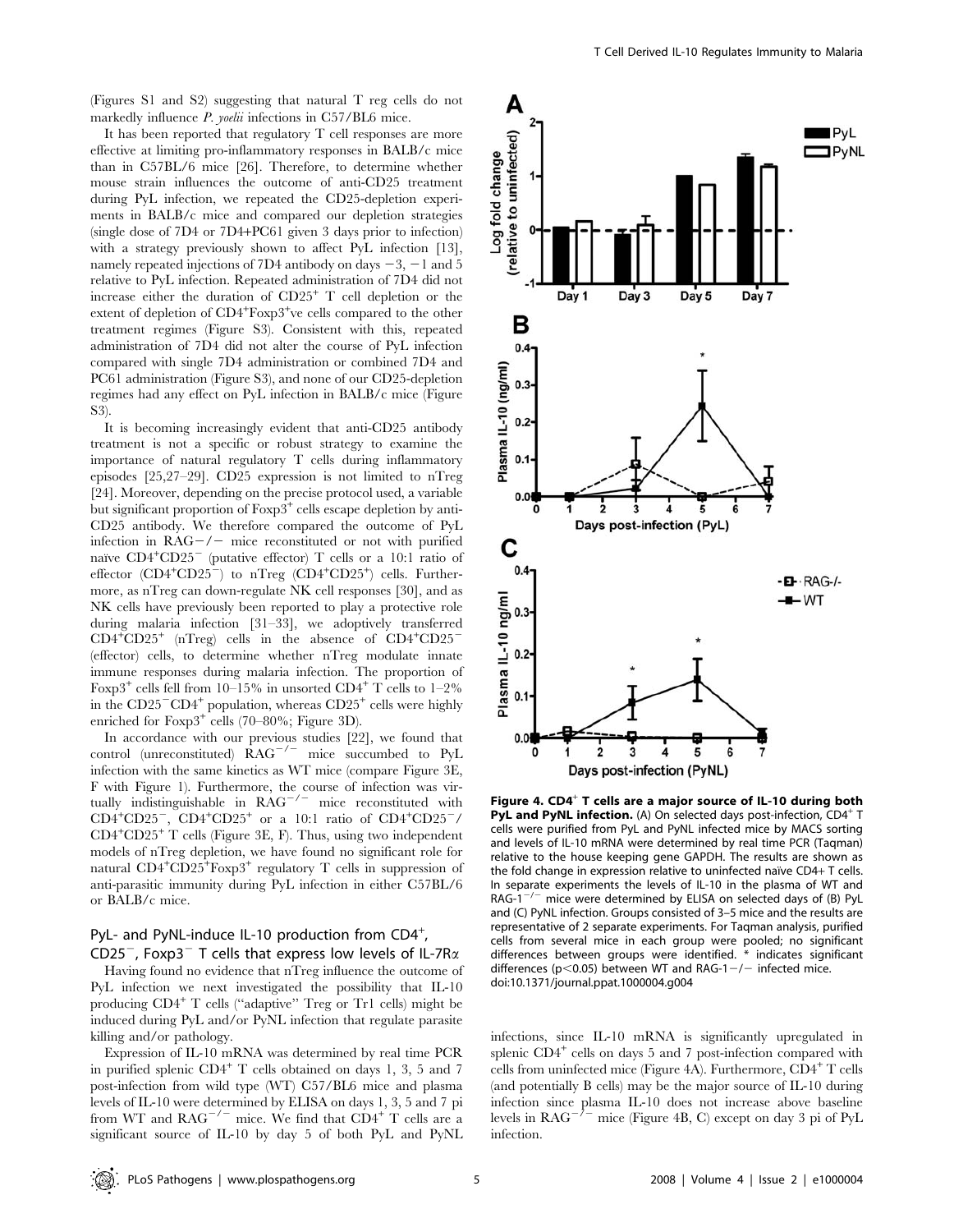

A Gating on all leukocytes

C Gating on CD4+ T cells

Figure 5. CD127<sup>low</sup> Foxp3<sup>-</sup> CD4+ T cells that do not constitutively express CD25 are the major source of IL-10 during P. yoelii infection. Transgenic, IL-10-GFP knockin tiger mice were infected with PyL or PyNL. (A) Splenic lymphocytes from infected or uninfected control mice were analysed for expression of CD4+ and GFP. (B,C) 7 days post infection, splenic CD4<sup>+</sup> T cells were analysed for (B) expression of CD25 and Foxp3, or (C) GFP (IL-10) and CD25, CD69, CD62L or CD127. (D) The frequency and number of GFP+ (IL-10+) CD4<sup>+</sup> T cells was calculated 7 days post infection in infected or uninfected mice. Groups consisted of 3–5 mice and the results are representative of 2 independent experiments. doi:10.1371/journal.ppat.1000004.g005

To more accurately determine the cellular source of IL-10 during P. yoelii infection, splenocytes from IL-10-GFP reporter mice [21] were examined for expression of GFP and various cell surface markers on selected days after PyL or PyNL infection (Figure 5A–C). In both infections, from day 5 onwards, the vast majority of the IL-10<sup>+</sup> cells were CD4<sup>+</sup> lymphocytes. At no point during either PyL or PyNL infection did we observe significant IL-10 production by myeloid (CD11b<sup>+</sup>), lymphoid dendritic cells (CD11c<sup>+</sup>) or macrophages (F4-80<sup>+</sup>) (results not shown). IL-10 production by CD19<sup>+</sup> B cells was observed, on day 7 post-infection, only during PyL but not PyNL infection (results not shown). Moreover, IL-10 producing non-CD4<sup>+</sup> T cells produced only low quantities of IL-10, whereas  $CD4^+$  T cells were heterogeneous in their ability to produce IL-10 (Figure 5A).

Since it is not possible to stain for intranuclear Foxp3 without quenching the fluorescence of GFP, IL-10/GFP<sup>+</sup> CD4<sup>+</sup> T cells were analysed for expression of CD25, CD62L and CD127 and separately analysed for CD25 and Foxp3 (Figure 5B, C). On day 5 post-infection,  $IL-10^+$   $CD4^+$  T cells showed very variable

expression of CD25 with approx.  $60\%$  being CD25<sup>-</sup>, indicating that they are not a typical nTreg population. As we have previously observed transient upregulation of CD25 on  $CD4+F\exp 3$ <sup>-</sup> T cells at this time (Figure 5B and [22]), we considered it likely that at 5 days post-infection the majority of IL- $10^{+}$  cells were  $F\exp 3^{-}$ . In confirmation of this, by day 7 postinfection, IL-10<sup>+</sup> CD4<sup>+</sup> T cells were almost exclusively CD25<sup>-</sup> indicating that, since the majority of  $F\alpha p3^+$  cells maintain  $CD25$ expression during *P. yoelii* infection (Figure 5B),  $CD25$ <sup>-</sup>Foxp3<sup>-</sup>  $CD4^+$  T cells are the primary source of IL-10 during both PyL and PyNL infection. Interestingly the frequencies and numbers of IL- $10^+$  CD4<sup>+</sup>TCR- $\beta^+$  cells were equivalent in PyL and PyNL infected mice on day 7 post-infection (Figure 5D).

IL-10<sup>+</sup> cells were heterogeneous in terms of expression of CD62L suggesting that they comprise of a mixed population of cells in terms of memory/activation status, and despite being Foxp3<sup>-</sup>, the majority of IL-10<sup>+</sup> CD4<sup>+</sup> cells were CD127<sup>-</sup>, suggesting that down-regulation of IL-7R $\alpha$  may be a useful marker for differentiating adaptive Treg from other antigen-experienced T cells (Figure 5C).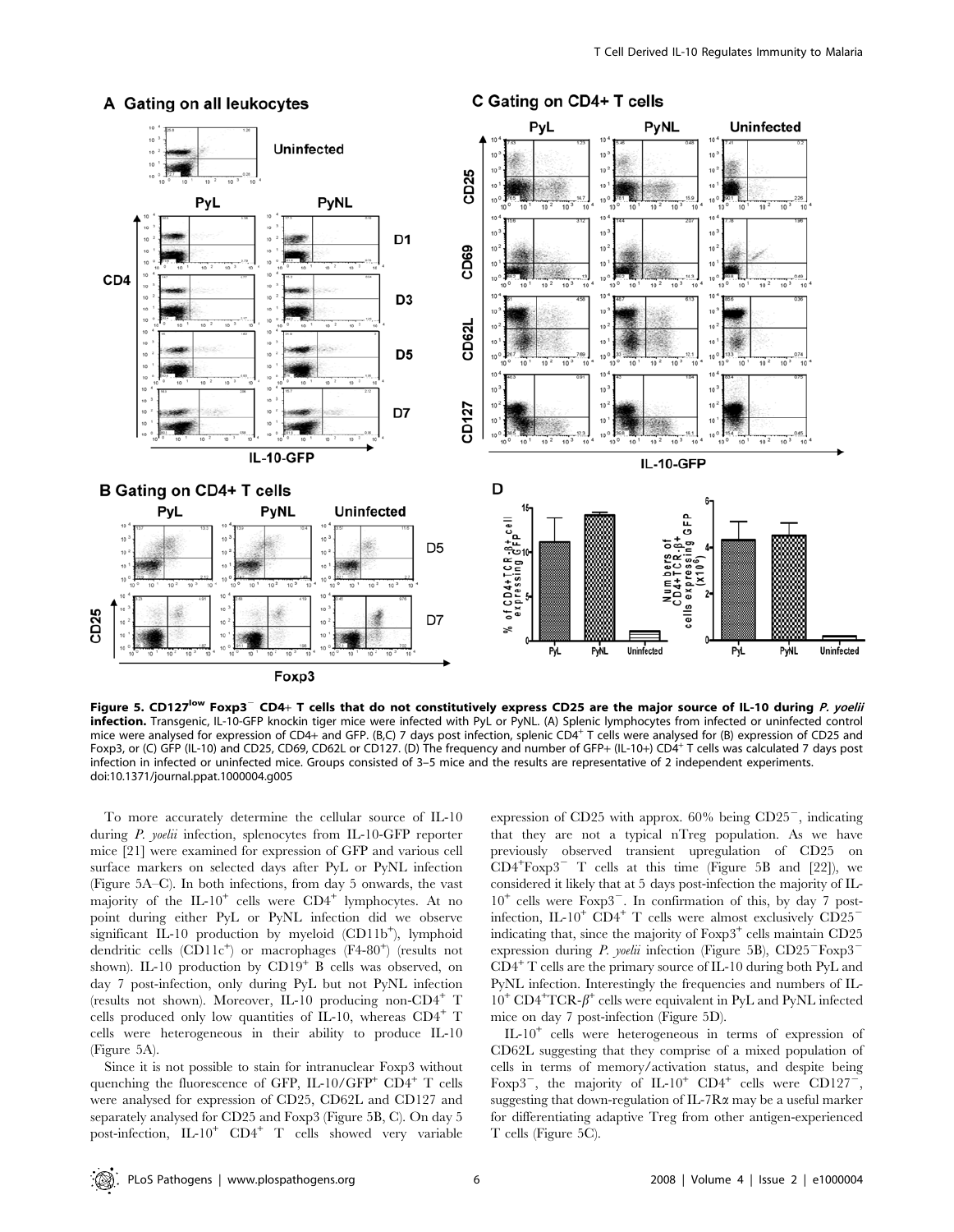

Figure 6. IL-10 producing CD4+ T cells that develop during P. yoelii infection are Tr1 cells and not Th1, Th2, or Th17 cells. Splenic CD4<sup>+</sup> T cells were isolated from transgenic IL-10-GFP mice on day 7 of PyL or PyNL infection and were purified by flow cytometric cell sorting into  $GFP^+$  (IL-10<sup>+</sup>) and GFP<sup>-</sup> (IL-10<sup>-</sup>) populations. (A) shows the purity of the purified GFP<sup>+</sup> and GFP<sup>-</sup> populations. (B) Expression of IL-10, Foxp3, IFN- $\gamma$ , IL-4, IL-13 and IL-17A mRNA was determined by real time PCR (Taqman) relative to the house keeping gene, GAPDH. The results are shown as the fold change in expression relative to uninfected naïve CD4+ T cells. For Taqman analysis, purified cells from several mice in each group were pooled. doi:10.1371/journal.ppat.1000004.g006

## $CD4<sup>+</sup>$  T cells that produce IL-10 during malaria infection are not classical nTreg, Th1, Th2, or Th17 cells

We have shown that  $CD4^+$  T cells are the primary source of IL-10 during malaria infection, and that these cells do not express CD25, suggesting that they may not be conventional nTreg cells. Since IL-10 can be produced by various effector  $CD4^+$  T cell subsets (including Th1, Th2 and Th17 cells), as well as specialised regulatory populations such as Tr1 [19, 20 34–36], we examined the expression of Th1, Th2 and Th17 lineage-associated cytokines in IL-10-producing (GFP<sup>+</sup>) and IL-10-GFP<sup> $-$ </sup> CD4<sup>+</sup> T cells purified from IL-10-GFP reporter mice on day 7 of infection. As seen previously (Figure 5), GFP expression was similar in  $CD4^+$  T cells isolated from PyL and PyNL infected mice (Figure 6A). As expected, IL-10 mRNA was expressed at much higher levels in  $GFP<sup>+</sup>$  than in  $GFP<sup>-</sup>$  cells but cells isolated from PyL and PyNL infected animals expressed similar levels of IL-10 mRNA (Figure 6B). Importantly, Foxp3 mRNA was not upregulated in IL-10-GFP<sup>+</sup> cells isolated during either PyL or PyNL infection, confirming that the IL-10-producing  ${\rm CD4}^+$  T cells that develop during P. yoelii infection are neither natural nor induced  $F\exp 3^+$ regulatory T cells. Moreover, GFP<sup>+</sup> cells did not express significant amounts of mRNA for IFN- $\gamma$ , IL-4 or IL-17, thus distinguishing them from classical Th1, Th2 and Th17 cells. Although IL-10-  $GFP<sup>+</sup>$  cells expressed IL-13 mRNA, levels were comparable to those seen in  $GFP^-$  cells indicating that IL-10 producing cells did not preferentially co-produce IL-13. Thus, the IL-10-producing  $CD4^+$  T cells induced during *P. yoelii* infection fit the definition [35] of adaptive, Tr1, regulatory T cells.

## IL-10 from  $CD4^+$  T cells inhibits parasite killing during infection

To determine whether IL-10 production from T cells is functionally important during Py infection, we first compared the course of PyL and PyNL infection in IL-10<sup>-/-</sup> and WT mice (Figure 7). PyNL infection was significantly attenuated - with significant reductions in parasitaemia and anaemia in  $IL-10^{-7}$ mice compared with WT mice (Figure 7A–D), although the IL- $10^{-7}$  mice did lose significantly more weight than age-matched WT mice (Figure 7C). Furthermore, approx 30% (6/21 mice) of IL-10<sup>-/-</sup> (but not WT) mice infected with  $10^4$  PyL pRBC were able to control their infections and survived (Figure 7E–H), with parasitaemia declining from a peak of approx 45% on day 6pi. Moreover, IL-10<sup> $^{-/-}$ </sup> (but, again, not WT) mice given a low dose PyL infection  $(10^3 \text{ pRBC})$  were fully able to control parasitaemia and 100% of the mice survived (Figure 7I–L).

Taken together, these data indicate that IL-10 suppresses immune effector mechanisms which would otherwise be able to control low dose PyL infections. Since this IL-10 emanates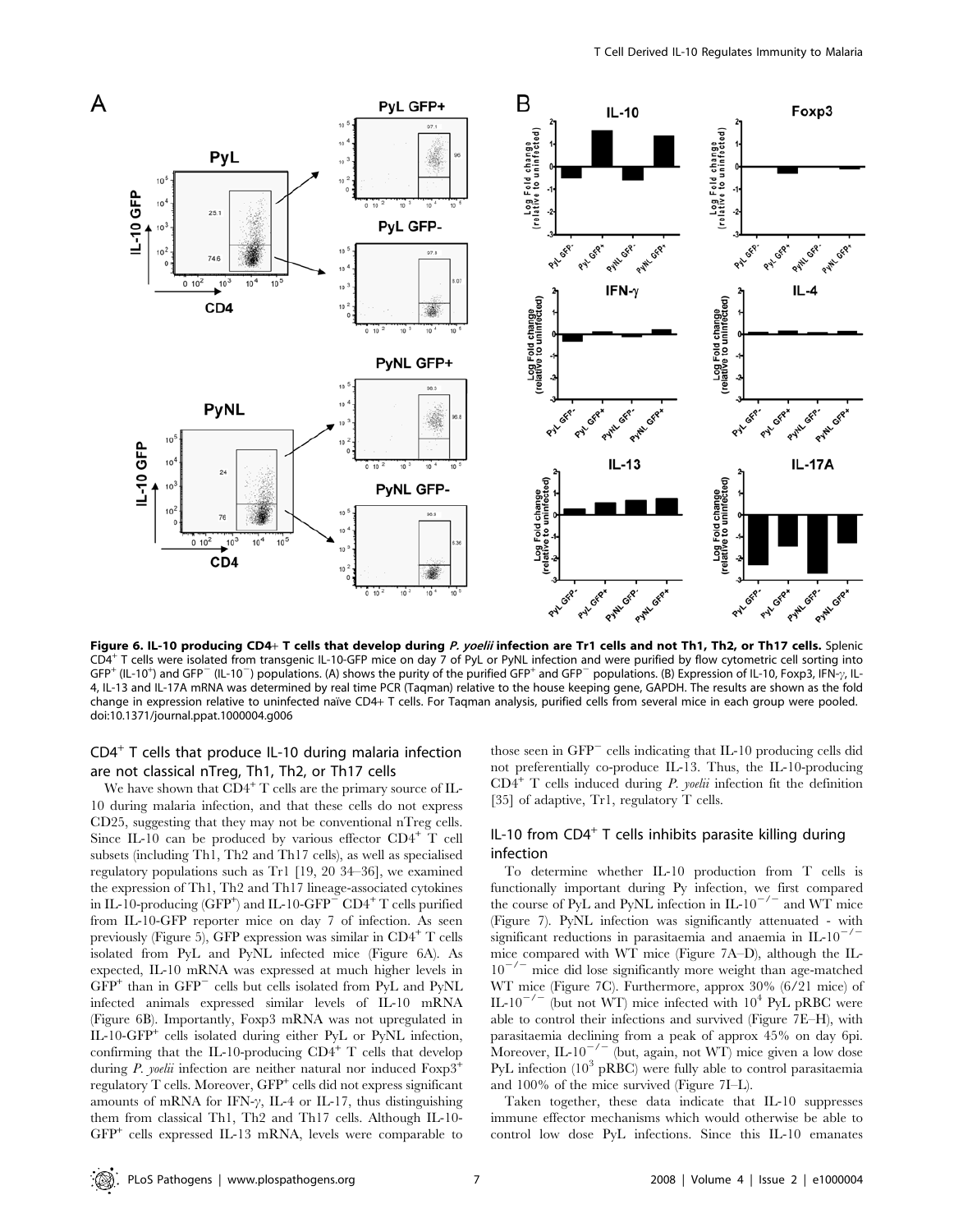

**Figure 7. IL-10 impedes parasite clearance during both PyL and PyNL infection.** The course of infection with (A–D) PyNL and (E–L) PyL in<br>mice given (A–H) 10<sup>4</sup> pRBC's or (I–L) 10<sup>3</sup> pRBC's was compared in WT and IL-10<sup>–/–</sup> weight loss and (D, H, L)survival. Groups consisted of 4–5 mice and the results are representative of 4 independent experiments. \* indicates significant differences (p<0.05) between WT and IL-10-/- infected mice. doi:10.1371/journal.ppat.1000004.g007

principally from  $CD4^+$  T cells (Figure 5) we hypothesised that IL-10-deficient CD4<sup>+</sup> T cells may promote more effective parasite control than  $WT$   $CD4^+$  T cells. To test this, purified naïve WT or  $IL-10^{-/-}$  CD4<sup>+</sup> T cells were adoptively transferred into  $RAG^{-/-}$  mice which were then infected with PyNL or PyL parasites.

PyNL-infected  $RAG^{-/-}$  mice that had received IL-10<sup>-/-</sup>  $CD4<sup>+</sup>$  T cells developed significantly lower parasite burdens than those which had received WT CD4<sup>+</sup> T cells (Figure 8A). Although both groups developed similar levels of anaemia, mice that received IL-10<sup> $-/-$ </sup> T cells lost significantly more weight and succumbed to infection more rapidly than mice that received WT CD4+ T cells (Figure 8B–D). Exacerbation of disease despite improved parasite control in mice receiving  $IL-10^{-7}$  CD4<sup>+</sup> T cells was associated with more extensive proliferation of the adoptively transferred T cells (IL-10<sup>-/-</sup> T cells comprised  $>$ 30% of total splenic leucocytes compared with  $\leq 10\%$  for transferred WT cells), higher concentrations of circulating IFN- $\gamma$  and lower plasma concentrations of IL-10 (data not shown). These data are consistent with the conclusion that recipients of IL-10<sup>-/-</sup> CD4<sup>+</sup> T cells died of immunopathology whilst recipients of WT CD4<sup>+</sup> T cells eventually died because they were unable to fully resolve their infections.

By contrast,  $RAG^{-/-}$  mice that had received IL-10<sup>-/-</sup> CD4<sup>+</sup> T cells were somewhat better able to control infections with  $10<sup>3</sup>$  $(8E-H)$  or  $10<sup>4</sup>$  (8I–L) PyL infections than were mice receiving WT  $CD4^+$  T cells; a proportion of mice receiving IL-10<sup>-/-</sup> T cells were able to control their infections, although failure to fully eliminate parasites eventually led to death from anaemia. Thus, IL-10 derived from  $CD4^+$  T cells significantly modulates the outcome of both PyL and PyNL infection.

## IL-10 protects against immune pathology during P. yoelii infection

It has previously been shown that IL-10<sup>-/-</sup> mice succumb to normally avirulent *P. chabaudi chabaudi* infections despite comparable - or more effective - control of malaria parasitaemia compared to WT mice [9]. The increased susceptibility of IL-10<sup>-/-</sup> mice is due to elevated plasma concentrations of IFN- $\gamma$  and TNF- $\alpha$ [10] and survival of IL-10<sup>-/-</sup> mice following malaria infection can be enhanced by treatment with anti-TNF-a [10]. Whilst there was no marked difference in mortality between P. yoeliiinfected IL-10<sup>-/-</sup> and WT mice, IL-10<sup>-/-</sup> mice (and RAG<sup>-/-</sup> mice reconstituted with IL-10<sup>-/-</sup> T cells) lost significantly more weight than mice reconstituted with WT T cells during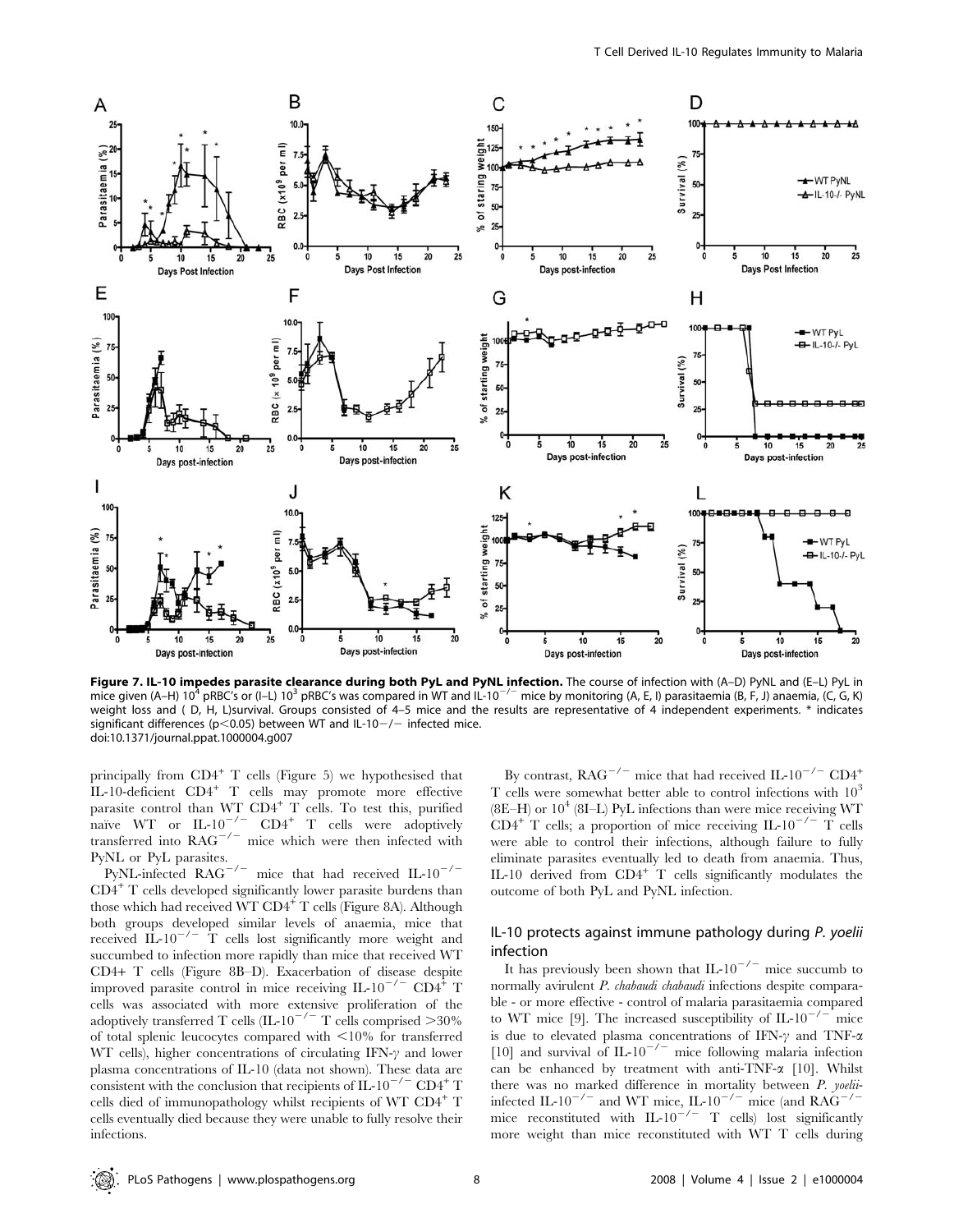

Figure 8. T cell-derived IL-10 inhibits parasite clearance during PyL and PyNL infections. Prior to infection with (A-D) PyNL and (E-L) PyL with (A–H) 10<sup>4</sup> or (I–L) 10<sup>3</sup> pRBC's, RAG-1<sup>-/-</sup> mice received naıve CD4<sup>+</sup> T cells that had been purified from either WT or IL-10<sup>-/-</sup> mice by magnetic bead sorting. The course of infection was followed by monitoring (A, E, I) parasitaemia (B, F, J) anaemia and (C, G, K) weight loss and (D, H, L) survival. Groups consisted of 4 mice and the results are representative of 2 independent experiments. \* indicates significant differences ( $p$ <0.05) between mice receiving WT and IL-10 $-/-$  CD4 T cells. doi:10.1371/journal.ppat.1000004.g008

PyNL infection, indicative of more severe morbidity (Figure 7C, 8C).

Histopathological examination of infected animals did not reveal any liver or lung damage 3 days post-infection (data not shown) but revealed significantly more hepatic cellular changes including periportal inflammation, necrosis and bridging necrosis in IL-10<sup> $-/-$ </sup> mice than in WT mice on days 7 and 14 postinfection (Figure 9A) and this was significantly more severe in PyLinfected than PyNL-infected animals on day 7 post-infection. We also found that by day 25 of PyNL infection,  $RAG^{-/-}$  recipients of IL-10<sup>-/-</sup> CD4<sup>+</sup> T cells had developed significantly more severe hepatic periportal inflammation and necrosis (including bridging necrosis) than  $RAG^{-/-}$  recipients of WT  $CD4^+$  T cells (Figure 9B). Thus, T cell derived IL-10, although negatively regulating parasite killing, is protective during malaria infection by preventing the onset of immunopathology.

## Discussion

It is well established, in a variety of infections, that regulatory cytokines both ameliorate immunopathology and delay pathogen clearance [5,8,9–11,37–42]. Manipulation of these cytokines by vaccination or immunotherapy, to simultaneously enhance pathogen clearance and limit the associated pathology, requires a better understanding of their cellular sources and mechanisms of induction. Important roles have been demonstrated for both IL-10 [6–11] and TGF- $\beta$  [4,5] in modulating the outcome of murine malaria infections, and observational data strongly suggests that they play a similar role in human infections [43–45]. Recently, endogenous or natural,  $CD25<sup>hi</sup>$ ,  $Foxp3<sup>+</sup>$   $CD4<sup>+</sup>$  T cells (nTreg) have been implicated as major regulators of malarial pathology [13,46] but their mechanisms of action remain undefined. Attempting to elucidate the role of nTreg in murine Plasmodium yoelii infections, we were surprised to find no role for these cells in regulating the outcome of either high dose  $(10^4)$  or lower dose  $(10^3)$ lethal (Py17XL; PyL) or non-lethal (Py17X; PyNL) infection in either C57BL/6 or BALB/c mice. In contrast, we find that adaptive, IL-10-producing  $CD4^+$  Tr1 cells  $(CD25^-$ ,  $Foxp3^-$ , CD127<sup>-</sup>, IFN- $\gamma$ <sup>-</sup>, IL-4<sup>-</sup> and IL-17<sup>-</sup>), are generated during both PyL and PyNL infections and are associated with down-regulation of pro-inflammatory responses, moderation of both morbidity and mortality and failure to clear parasites. Crucially, we were able to demonstrate a causal relationship between these various observations by showing that  $IL-10^{-/-}$  CD4<sup>+</sup> T cells adoptively transferred into  $\overline{R}AG^{-/-}$  mice provided more effective parasite control than did WT  $CD4^+$  T cells, but at the cost of more severe pathology.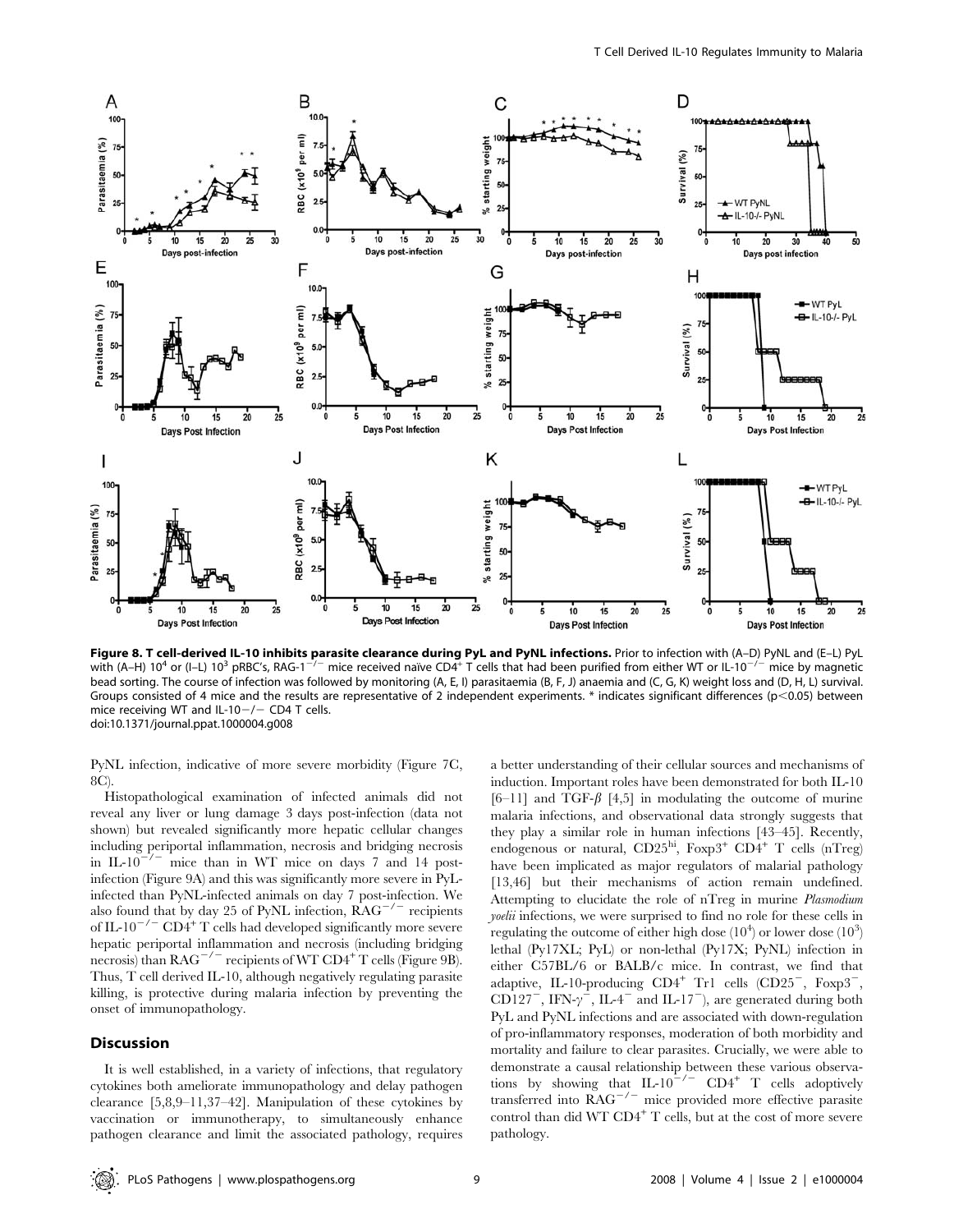

Figure 9. IL-10 ameliorates hepatic pathology during PyL and PyNL infection. Liver pathology was examined (A) in WT and IL-10<sup>-</sup> mice that were either uninfected or had been infected with P. yoelii 7 days (PyL, PyNL) or 14 days (PyNL) previously, (B) on day 25 post-<br>infection with PyNL in RAG-1<sup>—/—</sup> mice reconstituted with either WT or IL-10<sup>-/-</sup> CD4+ T cells prior to infection. Groups consisted of 4-5 mice and the slides shown are representative of mice from 2 independent experiments. Arrows highlight areas of interest:  $c =$  central vein periportal infiltration, pv = vessels packed with inflammatory cells,  $p =$  pigmented kupffer cells,  $n =$  necrosis,  $i =$  inflammation in parenchymia, pt = necrosis and gross infiltration in portal triad. doi:10.1371/journal.ppat.1000004.g009

We conclude that induced  $F\exp 3$  regulatory T cells, characterised by down-regulation of CD127/IL-7Ra, modulate the inflammatory response to Plasmodium yoelii malaria by production of IL-10. Although it has been observed in humans [47,48] and mice [48] that CD127 is down-regulated on endogenous (Foxp3<sup>+</sup> ) regulatory T cells, our data demonstrate – for the first time - that CD127 is also down-regulated on adaptive  $(Foxp3)$  Tr1 cells.

The lack of any effect of anti-CD25 antibody treatment on the course of PyL infection in our experiments contradicts the published data [13,46]. Despite numerous attempts, using three different depletion protocols - including a protocol identical to that previously reported to ameliorate PyL infection [13], in both C57BL/6 and BALB/c mice we were unable to reproduce the published observations. Anti-CD25 treatment failed to ameliorate PyL infection initiated by a 10 fold lower dose of parasites, discounting the possibility that the virulence of high dose PyL infection masks regulatory activity of nTreg that would otherwise be evident during a less virulent infection. Furthermore, adoptive transfer of  $CD25^+$  and/or  $CD25^ CD4^+$  T cells into  $RAG^{-2}$ mice also failed to reveal any role for  $CD25<sup>+</sup>$  Foxp $3<sup>+</sup>$  cells in this infection. The discrepancy between our findings and those of other labs is reminiscent of the disparate results obtained for P. berghei ANKA infection which report that depletion of CD25<sup>+</sup> regulatory cells either facilitates parasite control and prevents the onset of the cerebral pathology infection in C57BL/6 mice [49], or enhances effector T cell responses and increases the severity of brain pathology in normally resistant BALB/c mice [50] or has no effect on cerebral pathology [51]. One explanation for these inconsistent results may be differences in prior exposure to pathogens or commensal organisms between mice in different laboratories. Components of the normal intestinal flora of conventionally housed animals are essential for development of intestinal nTreg [52] and nTreg development is facilitated by the presence of covert infections such as Helicobacter hepaticus [53]. Depletion of nTreg by anti-CD25 treatment in such mice may lead to more profound alteration in the effector / regulatory cell balance than in mice (such as those used in our studies) raised in low-infection environments.

Although, we could show no role for nTreg in acute PyL and PyNL infection, we have shown that the adaptive IL-10 producing regulatory T cells that develop during P. yoelii infection hinder parasite control but simultaneously limit disease severity. In contrast to recent studies describing a role for IL-10 producing Th1 cells in Toxoplasma gondii [20] and Leishmania spp [19,54,55] infections, the adaptive IL-10 producing Tregs we describe do not co-express IFN- $\gamma$  or other effector cytokines and better fit the definition of Tr1 cells. Nevertheless in several virulent protozoal infections (PyL, Toxoplasma gondii, Leishmania *major* SD and *L. donovani*, adaptive IL-10-producing  $CD4^+$  T cells are required to regulate the fulminant Th1-effector responses that are induced whereas classical (Foxp3<sup>+</sup>) Treg appear to be sufficient to regulate the effector response to a less virulent (healing) strain of L. major [15]. Given that naïve  $CD4^+$ T cells can develop into adaptive Treg after interaction with IL-10-producing dendritic cells expressing low levels of costimulatory molecules [56–59], it is possible that the induction of Treg during P. yoelii infection is linked to the modulation of macrophage and dendritic cell function that occurs in response to prolonged toll-like receptor signalling [60]. Alternatively, parasite-induced TGF- $\beta$  [40,60], IL-6 [44] and/or IL-27 may synergise to promote production of IL-10 by Th1, Th2, Th17 and Tr1 cells [34,36,61,62].

We have not yet definitively identified the mechanism by which IL-10 suppresses parasite clearance but given our recent findings that control of the acute phase of P. yoelii parasitaemia is critically dependent on macrophages [22], it is likely that T cell-derived IL-10 acts directly on macrophages to inhibit their anti-parasitic mechanisms. It is also possible that, as in mycobacterial infections, adaptive Treg induce an autocrine signalling loop in which macrophages both secrete and respond to IL-10 with consequent down regulation of effector function and pathology via a STAT-3 –dependent pathway [63–66].

In summary, we have demonstrated that adaptive, but not natural, regulatory T cells control parasite numbers during PyL and PyNL infections whilst also limiting the onset of immunopathology. These cells are characterised by lack of expression of CD25 and Foxp3, down-regulation of CD127 and production of IL-10 but not IFN- $\gamma$ , IL-4 or IL-17. Taken together with our data highlighting the importance of macrophages in the control of malaria infection [22], these findings identify an important pathway of adaptive, T cell- mediated control of innate immune responses. Further studies are required to identify the pathways leading to induction of this important regulatory cell population.

#### Materials and Methods

## Mice and parasites

C57BL/6, Foxp3-GFP (F2: 129/C57BL/6; from A. Rudensky, University of Washington, 24), C57BL/6 RAG-1<sup>-/-</sup>, C57BL/6 IL-10<sup> $-/-$ </sup> and BALB/c mice were bred in-house or purchased from Harlan and maintained under barrier conditions at LSHTM. IL-10-GFP reporter mice [21] were maintained under barrier conditions at the National Institutes of Health. Cryopreserved Plasmodium yoelii 17X (non lethal; PyNL) and P. yoelii 17XL (lethal; PyL) parasites were passaged once through mice before being used in experimental animals.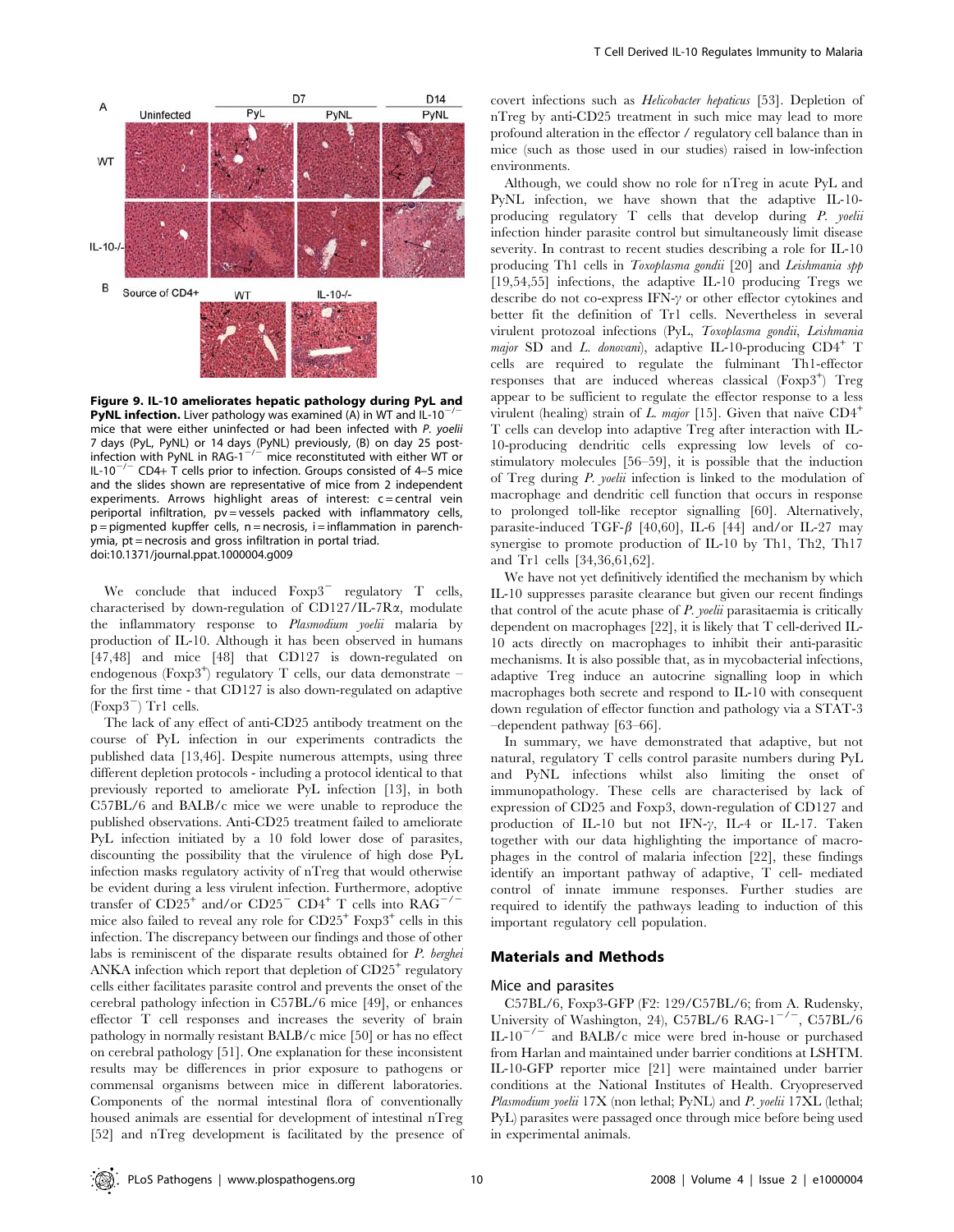Unless stated otherwise, male or female mice, 7–9 weeks of age, were infected intraveneously with  $1 \times 10^3$  or  $1 \times 10^4$  parasitised red blood cells (pRBC). Parasitaemia was determined daily by examination of Giemsa-stained thin smears of tail blood for the first seven days of infection and every second day thereafter. On every second day, mice were weighed and RBCs were counted using an automated haemoanalyser (Beckman Coulter). Plasma was stored (at  $-20^{\circ}$ C) for cytokine quantification. On selected days post-infection, mice were sacrificed and spleens were removed. Single spleen cell suspensions were prepared by homogenisation through a  $70 \mu m$  cell strainer (BD Biosciences) and live cells enumerated by trypan blue exclusion.

#### Cell sorting

CD4<sup>+</sup> T cells were positively selected using anti-mouse CD4 conjugated midiMACS beads (Miltenyi Biotec) according to the manufacturer's instructions and the purity of eluted cells was checked by flow cytometry. In some experiments, the CD4+ cells were labelled with anti-mouse CD4 (GK1.5: Rat IgG2b: Ebioscience) and anti-mouse CD25 (PC61: Rat IgG1: E-bioscience) fluorochrome-labelled antibodies and sorted, using a BD FACS-Vantage SE, into CD4<sup>+</sup>CD25<sup>+</sup> and CD4<sup>+</sup>CD25<sup>-</sup> populations. In separate experiments CD4<sup>+</sup> T cells, isolated from IL-10-GFP reporter mice [21] on day 7 of infection, were labelled with antimouse CD4 (GK1.5: Rat IgG2b: E-bioscience) and IL-10 producing  $(GFP<sup>+</sup>)$  and non-IL-10 producing  $(GFP<sup>-</sup>)$   $CD4<sup>+</sup>$  T cells were purified by flow cytometric cell sorting.

#### Real time PCR

IL-10, Foxp3, IFN- $\gamma$ , IL-4, IL-13 and IL-17A mRNA were quantified by Taqman (ABI, Warrington, UK). RNA was extracted (RNAeasy) and DNAse1 treated prior to cDNA synthesis. cDNA expression for each sample was standardised using the housekeeping gene GAPDH. Cycling conditions were: initialisation 2 min at  $50^{\circ}$ C and 10 min at  $95^{\circ}$ C followed by 40 cycles of 15 sec at  $95^{\circ}$ C and 1 min at  $60^{\circ}$ C.

#### Primer sequences:

- IL-10 Forward ATGCTGCCTGCTCTTACTGACTG Reverse CCCAAGTAACCCTTAAAGTCCTGC, Foxp3 Forward CACCTATGCCACCCTTATCC, Reverse CGAACATGCGAGTAAACCAA
- IFN- $\gamma$  Forward AGA GCC AGA TTA TCT CTT TCT ACC TCA G

Reverse CCT TTT TCG CCT TGC TGT TG IL-4 Forward ACG AGG TCA CAG GAG AAG GGA

- Reverse AGC CCT ACA GAC GAG CTC ACT C IL-13 Forward CCTCTGACCCTTAAGGAGCTTAT
- Reverse CGTTGCACAGGGGAGTCT
- IL-17A Forward TGTGAAGGTCAACCTCAAAGTC Reverse AGGGATATCTATCAGGGTCTTCATT

#### Cytokine ELISA

Rat anti-mouse IL-10 (JES5-2A5; Rat IgG<sub>1</sub>; Mabtech, Sweden) or rat anti-mouse interferon (IFN)- $\gamma$  (AN-18; Rat IgG1; eBioscience) antibodies were used as capture antibodies, diluted in 0.5 M Tris-HCl, pH 8.9 buffer. Biotinylated rat anti-mouse IL-10 MAb (JES5-16E3; Rat IgG<sub>2b</sub>; Mabtech) or rat anti-mouse IFN- $\gamma$  MAb (R4-6A2; Rat IgG1; Mabtech) were used as detecting antibodies and were visualised using streptavidin-alkaline phosphatase (eBioscience) and p-nitrophenyl phosphate (Sigma Aldrich, UK). Absorbance was read at 405 nm using a MRX TC II microplate reader (Dynex Technologies Ltd,. UK)

#### Flow cytometry

For flow cytometric analysis, cells were surface stained with antimouse CD4 (RM4-5; Rat  $IgG_{2a}$ ; BD Biosciences), anti-mouse CD25 (PC61; Rat  $IgG_1$ ; eBioscience), anti-mouse CD69 (H1.2F3; Armenian Hamster IgG; eBioscience), anti-mouse CD62L (MEL-14; Rat IgG2a; eBioscience) or anti-mouse CD127 (A7R34; Rat IgG2a; eBioscience). Intracellular Foxp3 staining using anti-mouse Foxp3 (FIK-16s; Rat IgG<sub>2</sub>a; eBioscience) was performed by permeabilising cells with 0.1% Saponin/PBS. Cells were concurrently incubated with anti-mouse CD16/32 (Fc block) when staining with all conjugated antibodies. Flow cytometric acquisition was performed using a FACSCalibur (BD Immunocytometry Systems, USA) and all analysis was performed using Flowjo software (Treestar Inc., OR, USA)

#### Histopathology

Liver and lung tissues were fixed in 10% Formalin-saline. Fixed tissues were paraffin embedded and stained with haematoxylin and eosin. Slides were microscopically examined at 20X magnification.

#### Statistical analysis

Statistical significance was determined using Student's T test, unless otherwise stated, with  $P<0.05$  taken as indicating a significant difference.

## Supporting Information

Figure S1 Anti-CD25 antibody administration does not affect the outcome of low dose PyL infection. C57BL/6 mice were treated with either a single dose of 0.75 mg 7D4, or with 0.25 mg 7D4 combined with 0.75 mg PC61, 3 days prior to infection with 103 PyL parasites. The course of PyL in anti-CD25 antibody-treated mice and control mice was then followed by monitoring (A) parasitaemia, (B) anaemia and (C) mortality.  $#$ indicates significant differences  $(P<0.05)$  between 7D4 and 7D4 + PC61 treated mice. No significant differences were observed between the other groups of mice. Groups consisted of 4 mice and the results are representative of 2 independent experiments.

Found at: doi:10.1371/journal.ppat.1000004.s001 (0.02 MB TIF)

Figure S2 Anti-CD25 antibody administration does not affect the outcome of PyNL infection. C57BL/6 mice were treated with either a single dose of 1 mg PC61 7 days prior to infection with PyNL (Expt 1) or with a single dose of 0.75 mg 7D4 or 0.25 mg 7D4 combined with 0.75 mg PC61 on the day of PyNL infection (Expt 2). The course of PyNL in anti-CD25 antibody-treated mice and control mice was then followed by monitoring (A, D) parasitaemia, (B, E) anaemia and (C, F) weight loss. No mortality occurred in any of the groups during either experiment.  $*$  indicates significant differences (P<0.05) between PC61 treated and control mice. No significant differences were observed between 7D4, 7D4 + PC61 treated mice and control mice. Groups consisted of 3–5 mice per group.

Found at: doi:10.1371/journal.ppat.1000004.s002 (0.02 MB TIF)

Figure S3 Anti-CD25 antibody administration does not affect the outcome of PyL infection in BALB/c mice. - BALB/c mice were treated with either a single dose of 0.75 mg 7D4, or with 0.25 mg 7D4 combined with 0.75 mg PC61, 3 days prior to infection with 104 PyL pRBC or with 3 repeated injections of 0.5 mg 7D4 on days  $-3$ ,  $-1$  and  $+5$  relative to PyL infection. The efficiency of depletion of CD25+ and Foxp3+ CD4+ T cells was determined in peripheral venous blood by measuring the expression of (A) CD25 and (B) Foxp3 on CD4+ T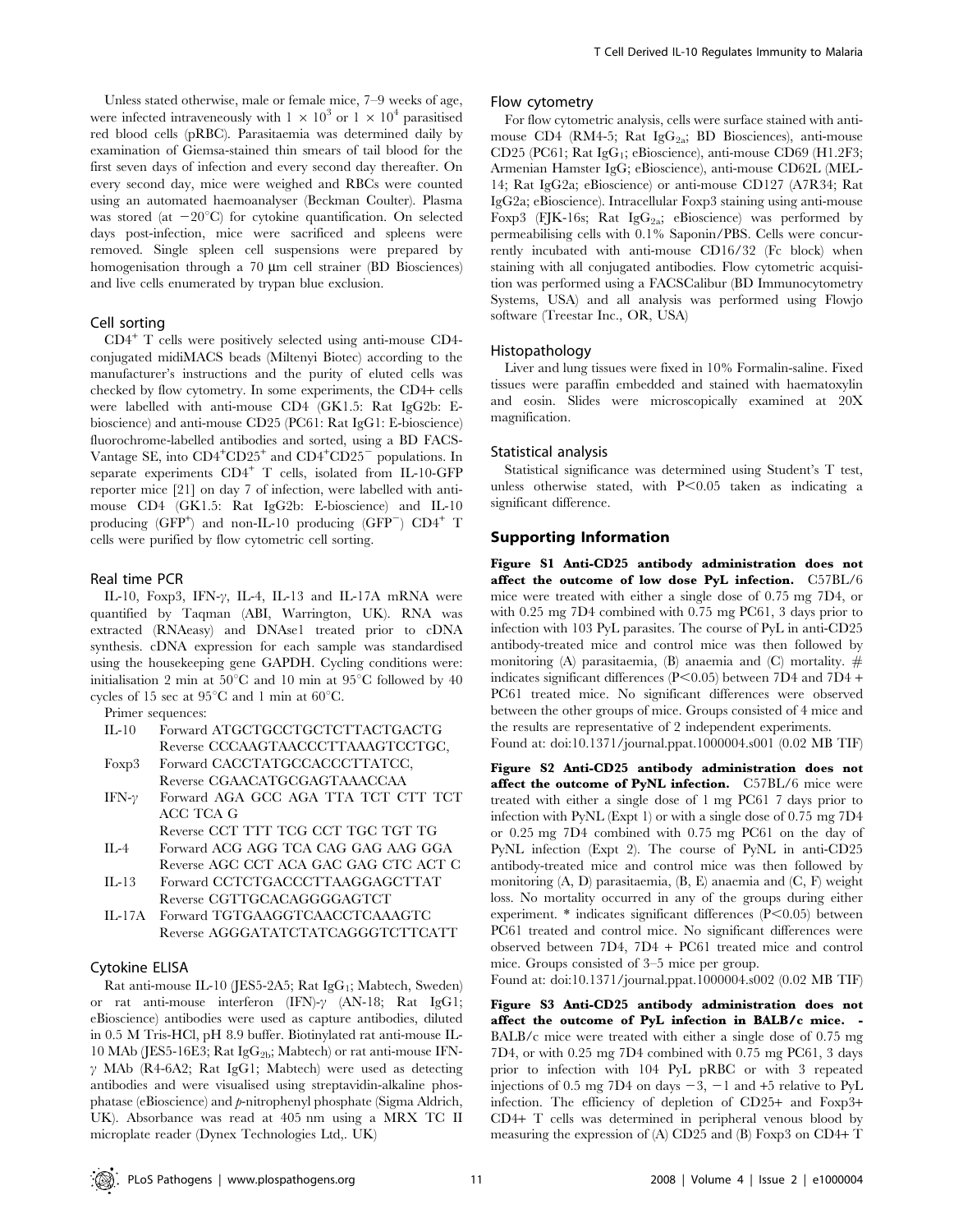cells. The course of PyL in anti-CD25 antibody-treated mice and control mice was then followed by monitoring (C) parasitaemia, (D) anaemia and (E) mortality. Symbols represent significant differences (p $\leq$ 0.05) between groups:  $\sim$  7D4 vs PBS,  $\Phi$  7D4/ PC61 vs PBS, + 7D4/PC61 vs 7D4 x3, # 7D4 vs 7D4/PC61. Groups consisted of 5 mice.

Found at: doi:10.1371/journal.ppat.1000004.s003 (0.15 MB TIF)

#### References

- 1. Artavanis-Tsakonas K, Tongren JE, Riley EM (2003) The war between the malaria parasite and the immune system: immunity, immunoregulation and immunopathology. Clin Exp Immunol 133: 145–152.
- 2. Engwerda C, Belnoue E, Gruner AC, Renia L (2005) Experimental models of cerebral malaria. Curr Top Microbiol Immunol 297: 103–143.
- 3. Omer FM, Kurtzhals JA, Riley EM (2000) Maintaining the immunological balance in parasitic infections: a role for TGF-beta? Parasitol Today 16: 18–23.
- 4. Omer FM, Riley EM (1998) Transforming growth factor beta production is inversely correlated with severity of murine malaria infection. J Exp Med 188: 39–48.
- 5. Omer FM, de Souza JB, Riley EM (2003) Differential induction of TGF-beta regulates proinflammatory cytokine production and determines the outcome of lethal and nonlethal Plasmodium yoelii infections. J Immunol 171: 5430–5436.
- 6. Kobayashi F, Ishida H, Matsui T, Tsuji M (2000) Effects of in vivo administration of anti-IL-10 or anti-IFN-gamma monoclonal antibody on the host defense mechanism against Plasmodium yoelii yoelii infection. J Vet Med Sci 62: 583–587.
- 7. Kobayashi F, Morii T, Matsui T, Fujino T, Watanabe Y, et al. (1996) Production of interleukin 10 during malaria caused by lethal and nonlethal variants of Plasmodium yoelii yoelii. Parasitology Research 82: 385–391.
- 8. Kossodo S, Monso C, Juillard P, Velu T, Goldman M, et al. (1997) Interleukin-10 modulates susceptibility in experimental cerebral malaria. Immunology 91: 536–540.
- Li C, Corraliza I, Langhorne J (1999) A defect in interleukin-10 leads to enhanced malarial disease in Plasmodium chabaudi chabaudi infection in mice. Infect Immun 67: 4435–4442.
- 10. Li C, Sanni LA, Omer F, Riley E, Langhorne J (2003) Pathology of Plasmodium chabaudi chabaudi infection and mortality in interleukin-10-deficient mice are ameliorated by anti-tumor necrosis factor alpha and exacerbated by antitransforming growth factor beta antibodies. Infect Immun 71: 4850–4856.
- 11. Linke A, Kuhn R, Muller W, Honarvar N, Li C, et al. (1996) Plasmodium chabaudi chabaudi: differential susceptibility of gene-targeted mice deficient in IL-10 to an erythrocytic-stage infection. Exp Parasitol 84: 253–263.
- 12. Wu Y, Wang QH, Zheng L, Feng H, Liu J, et al. (2006) Plasmodium yoelii: Distinct CD4(+)CD25(+) regulatory T cell responses during the early stages of infection in susceptible and resistant mice. Exp Parasitol.
- 13. Hisaeda H, Maekawa Y, Iwakawa D, Okada H, Himeno K, et al. (2004) Escape of malaria parasites from host immunity requires CD4+ CD25+ regulatory T cells. Nat Med 10: 29–30.
- 14. Sakaguchi S (2005) Naturally arising Foxp3-expressing CD25+CD4+ regulatory T cells in immunological tolerance to self and non-self. Nat Immunol 6: 345–352.
- 15. Belkaid Y, Piccirillo CA, Mendez S, Shevach EM, Sacks DL (2002) CD4+CD25+ regulatory T cells control Leishmania major persistence and immunity. Nature 420: 502–507.
- 16. Taylor MD, LeGoff L, Harris A, Malone E, Allen JE, et al. (2005) Removal of regulatory T cell activity reverses hyporesponsiveness and leads to filarial parasite clearance in vivo. J Immunol 174: 4924–4933.
- 17. Kursar M, Koch M, Mittrucker HW, Nouailles G, Bonhagen K, et al. (2007) Cutting Edge: Regulatory T Cells Prevent Efficient Clearance of Mycobacterium tuberculosis. J Immunol 178: 2661–2665.
- 18. Belkaid Y, Rouse BT (2005) Natural regulatory T cells in infectious disease. Nat Immunol 6: 353–360.
- 19. Anderson CF, Oukka M, Kuchroo VJ, Sacks D (2007) CD4+CD25-Foxp3- Th1 cells are the source of IL-10-mediated immune suppression in chronic cutaneous leishmaniasis. J Exp Med 204: 285–297.
- 20. Jankovic D, Kullberg MC, Feng CG, Goldszmid RS, Collazo CM, et al. (2007) Conventional T-bet+Foxp3- Th1 cells are the major source of host-protective regulatory IL-10 during intracellular protozoan infection. J Exp Med 204: 273–283.
- 21. Kamanaka M, Kim ST, Wan YY, Sutterwala FS, Lara-Tejero M, et al. (2006) Expression of Interleukin-10 in Intestinal Lymphocytes Detected by an Interleukin-10 Reporter Knockin tiger Mouse. Immunity.
- 22. Couper KN, Blount DG, Hafalla JC, van Rooijen N, de Souza JB, et al. (2007) Macrophage-mediated but gamma interferon-independent innate immune responses control the primary wave of Plasmodium yoelii parasitemia. Infect Immun 75: 5806–5818.
- 23. Perry JA, Olver CS, Burnett RC, Avery AC (2005) Cutting Edge: The Acquisition of TLR Tolerance during Malaria Infection Impacts T Cell Activation. J Immunol 174: 5921–5925.

## Acknowledgments

#### Author Contributions

Conceived and designed the experiments: KC JdS ER. Performed the experiments: KC DB MW JH. Analyzed the data: KC DB MW. Contributed reagents/materials/analysis tools: YB MK RF. Wrote the paper: KC ER.

- 24. Fontenot JD, Rasmussen JP, Williams LM, Dooley JL, Farr AG, et al. (2005) Regulatory T cell lineage specification by the forkhead transcription factor foxp3. Immunity 22: 329–341.
- 25. Couper KN, Blount DG, de Souza JB, Suffia I, Belkaid Y, et al. (2007) Incomplete Depletion and Rapid Regeneration of Foxp3+ Regulatory T Cells Following Anti-CD25 Treatment in Malaria-Infected Mice. J Immunol 178: 4136–4146.
- 26. Chen X, Oppenheim JJ, Howard OM (2005) BALB/c mice have more CD4+CD25+ T regulatory cells and show greater susceptibility to suppression of their CD4+CD25- responder T cells than C57BL/6 mice. J Leukoc Biol 78: 114–121.
- 27. Kohm AP, McMahon JS, Podojil JR, Begolka WS, DeGutes M, et al. (2006) Cutting Edge: Anti-CD25 monoclonal antibody injection results in the functional inactivation, not depletion, of CD4+CD25+ T regulatory cells. J Immunol 176: 3301–3305.
- 28. Fecci PE, Sweeney AE, Grossi PM, Nair SK, Learn CA, et al. (2006) Systemic anti-CD25 monoclonal antibody administration safely enhances immunity in murine glioma without eliminating regulatory T cells. Clin Cancer Res 12: 4294–4305.
- 29. Kreijveld E, Koenen HJ, Klasen IS, Hilbrands LB, Joosten I (2007) Following anti-CD25 treatment, a functional CD4+CD25+ regulatory T-cell pool is present in renal transplant recipients. Am J Transplant 7: 249–255.
- 30. Ghiringhelli F, Menard C, Terme M, Flament C, Taieb J, et al. (2005) CD4+CD25+ regulatory T cells inhibit natural killer cell functions in a transforming growth factor-beta-dependent manner. J Exp Med 202: 1075–1085.
- 31. Choudhury HR, Sheikh NA, Bancroft GJ, Katz DR, De Souza JB (2000) Early nonspecific immune responses and immunity to blood-stage nonlethal Plasmodium yoelii malaria. Infect Immun 68: 6127–6132.
- 32. Mohan K, Moulin P, Stevenson MM (1997) Natural killer cell cytokine production, not cytotoxicity, contributes to resistance against blood-stage Plasmodium chabaudi AS infection. J Immunol 159: 4990–4998.
- 33. Hansen DS, Bernard NJ, Nie CQ, Schofield L (2007) NK Cells Stimulate Recruitment of CXCR3+ T Cells to the Brain during Plasmodium berghei-Mediated Cerebral Malaria. J Immunol 178: 5779–5788.
- 34. Stumhofer JS, Silver JS, Laurence A, Porrett PM, Harris TH, et al. (2007) Interleukins 27 and 6 induce STAT3-mediated T cell production of interleukin 10. Nat Immunol 8: 1363–1371.
- 35. Groux H, O'Garra A, Bigler M, Rouleau M, Antonenko S, et al. (1997) A CD4+ T-cell subset inhibits antigen-specific T-cell responses and prevents colitis. Nature 389: 737–742.
- 36. McGeachy MJ, Bak-Jensen KS, Chen Y, Tato CM, Blumenschein W, et al. (2007) TGF-beta and IL-6 drive the production of IL-17 and IL-10 by T cells and restrain T(H)-17 cell-mediated pathology. Nat Immunol 8: 1390–1397.
- 37. Belkaid Y, Hoffmann KF, Mendez S, Kamhawi S, Udey MC, et al. (2001) The role of interleukin (IL)-10 in the persistence of Leishmania major in the skin after healing and the therapeutic potential of anti-IL-10 receptor antibody for sterile cure. J Exp Med 194: 1497–1506.
- 38. Wilson EH, Wille-Reece U, Dzierszinski F, Hunter CA (2005) A critical role for IL-10 in limiting inflammation during toxoplasmic encephalitis. J Neuroimmunol 165: 63–74.
- 39. Roque S, Nobrega C, Appelberg R, Correia-Neves M (2007) IL-10 Underlies Distinct Susceptibility of BALB/c and C57BL/6 Mice to Mycobacterium avium Infection and Influences Efficacy of Antibiotic Therapy. J Immunol 178: 8028–8035.
- 40. Fahlen L, Read S, Gorelik L, Hurst SD, Coffman RL, et al. (2005) T cells that cannot respond to TGF-beta escape control by CD4(+)CD25(+) regulatory T cells. J Exp Med 201: 737–746.
- 41. Buzoni-Gatel D, Debbabi H, Mennechet FJ, Martin V, Lepage AC, et al. (2001) Murine ileitis after intracellular parasite infection is controlled by TGF-betaproducing intraepithelial lymphocytes. Gastroenterology 120: 914–924.
- 42. Mason CM, Porretta E, Zhang P, Nelson S (2007) CD4+ CD25+ transforming growth factor-beta-producing T cells are present in the lung in murine tuberculosis and may regulate the host inflammatory response. Clin Exp Immunol 148: 537–545.
- 43. Walther M, Tongren JE, Andrews L, Korbel D, King E, et al. (2005) Upregulation of TGF-beta, FOXP3, and CD4+CD25+ regulatory T cells correlates with more rapid parasite growth in human malaria infection. Immunity 23: 287–296.